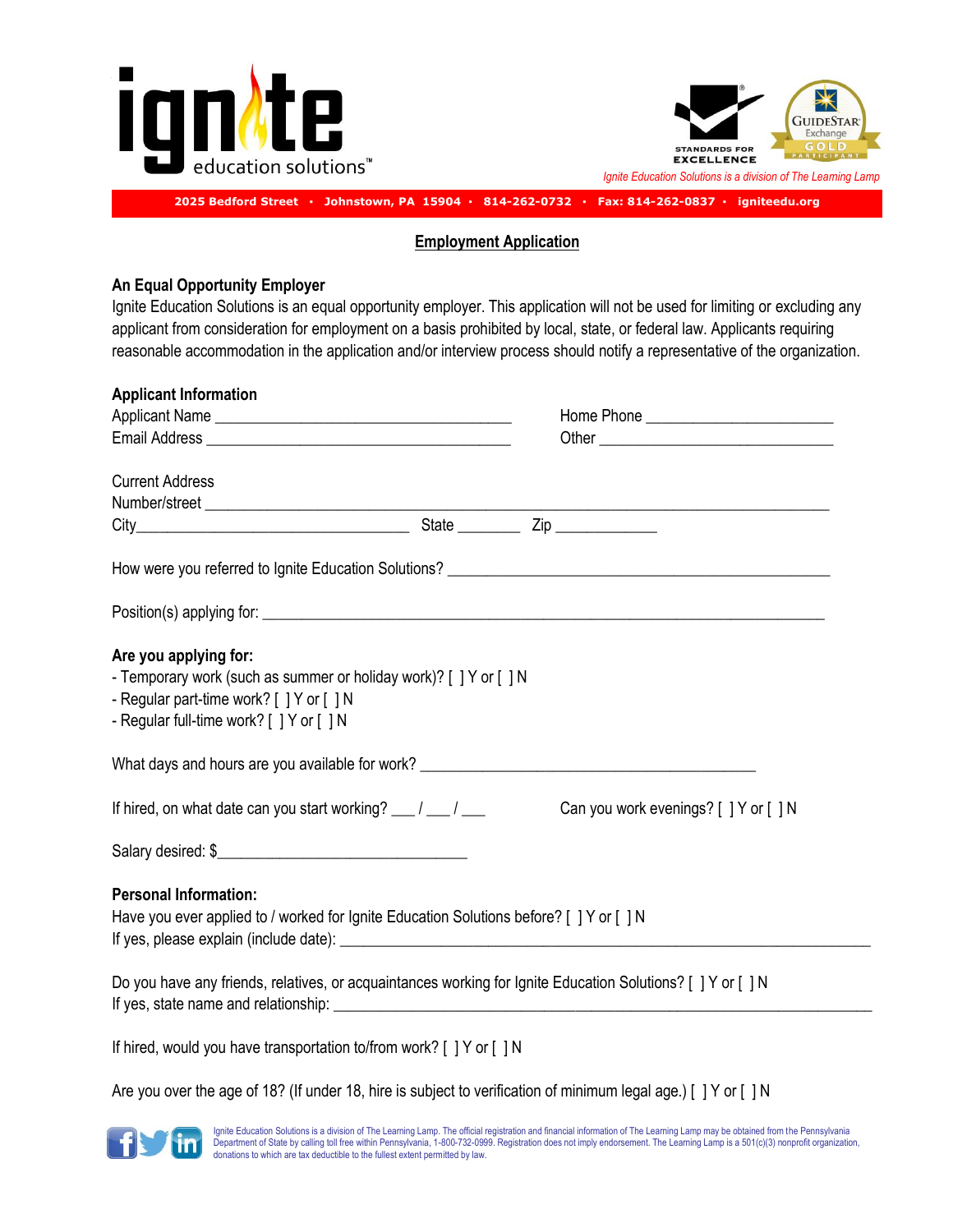## **Personal Information (continued):**

If hired, would you be able to present evidence of your U.S. citizenship or proof of your legal right to work in the United States? [ ] Y or [ ] N

| Are you able to perform the essential functions of the job for which you are applying, either with / without reasonable |  |  |
|-------------------------------------------------------------------------------------------------------------------------|--|--|
| $accommodation? [$   Y or $[$   N                                                                                       |  |  |

 $\_$  ,  $\_$  ,  $\_$  ,  $\_$  ,  $\_$  ,  $\_$  ,  $\_$  ,  $\_$  ,  $\_$  ,  $\_$  ,  $\_$  ,  $\_$  ,  $\_$  ,  $\_$  ,  $\_$  ,  $\_$  ,  $\_$  ,  $\_$  ,  $\_$  ,  $\_$  ,  $\_$  ,  $\_$  ,  $\_$  ,  $\_$  ,  $\_$  ,  $\_$  ,  $\_$  ,  $\_$  ,  $\_$  ,  $\_$  ,  $\_$  ,  $\_$  ,  $\_$  ,  $\_$  ,  $\_$  ,  $\_$  ,  $\_$  ,

If no, describe the functions that cannot be performed:

*Note: Ignite Education Solutions complies with the American Disabilities Act (ADA) and considers reasonable accommodation measures that may be necessary for eligible applicants/employees to perform essential functions. It is possible that a hire may be tested on skill/agility and may be subject to a medical examination conducted by a medical professional.* 

Have you ever been convicted of a criminal offense (felony or misdemeanor)? [ ] Y or [ ] N

If yes, please describe the crime - state nature of the crime(s), when and where convicted, and disposition of the case.  $\_$  ,  $\_$  ,  $\_$  ,  $\_$  ,  $\_$  ,  $\_$  ,  $\_$  ,  $\_$  ,  $\_$  ,  $\_$  ,  $\_$  ,  $\_$  ,  $\_$  ,  $\_$  ,  $\_$  ,  $\_$  ,  $\_$  ,  $\_$  ,  $\_$  ,  $\_$  ,  $\_$  ,  $\_$  ,  $\_$  ,  $\_$  ,  $\_$  ,  $\_$  ,  $\_$  ,  $\_$  ,  $\_$  ,  $\_$  ,  $\_$  ,  $\_$  ,  $\_$  ,  $\_$  ,  $\_$  ,  $\_$  ,  $\_$  ,

*Note: Ignite Education Solutions complies with the American Disabilities Act (ADA) and considers reasonable accommodation measures that may be necessary for eligible applicants/employees to perform essential functions. It is possible that a hire may be tested on skill/agility and may be subject to a medical examination conducted by a medical professional.*

## **Education, Training and Experience:**

|                               | Name | <b>Address</b> | # of years<br>completed | Did you<br>graduate? | Degree/diploma earned |
|-------------------------------|------|----------------|-------------------------|----------------------|-----------------------|
| <b>High School</b>            |      |                |                         |                      |                       |
| College/<br><b>University</b> |      |                |                         |                      |                       |
| <b>Vocational School</b>      |      |                |                         |                      |                       |

## **Military:**

| Branch:          | Rank in Military:              |
|------------------|--------------------------------|
| Skills/duties:   | <b>Total Years in Service:</b> |
| Related details: |                                |

|  | Please check any of the following clearances that have been submitted within the past year: |  |
|--|---------------------------------------------------------------------------------------------|--|
|  | [ ] FBI [ ] Child Abuse [ ] Criminal History                                                |  |

|  |  | Have you had a TB test within the past year? [ ] Y or [ ] N |  |  |
|--|--|-------------------------------------------------------------|--|--|
|  |  |                                                             |  |  |

|  |  |  | Have you had a physical conducted by a medical doctor within the past year? [ ] Y or [ ] N |  |  |  |  |  |
|--|--|--|--------------------------------------------------------------------------------------------|--|--|--|--|--|
|--|--|--|--------------------------------------------------------------------------------------------|--|--|--|--|--|

| Do you have a teaching certificate? [ ] Y or [ ] N |  |
|----------------------------------------------------|--|
|----------------------------------------------------|--|

If yes, from which state is your certificate? \_\_\_\_\_\_\_\_

The official registration and financial information of The Learning Lamp may be obtained from the Pennsylvania Department of State by calling toll free with in Pennsylvania, 1-800-732-0999. Registration does<br>not imply endo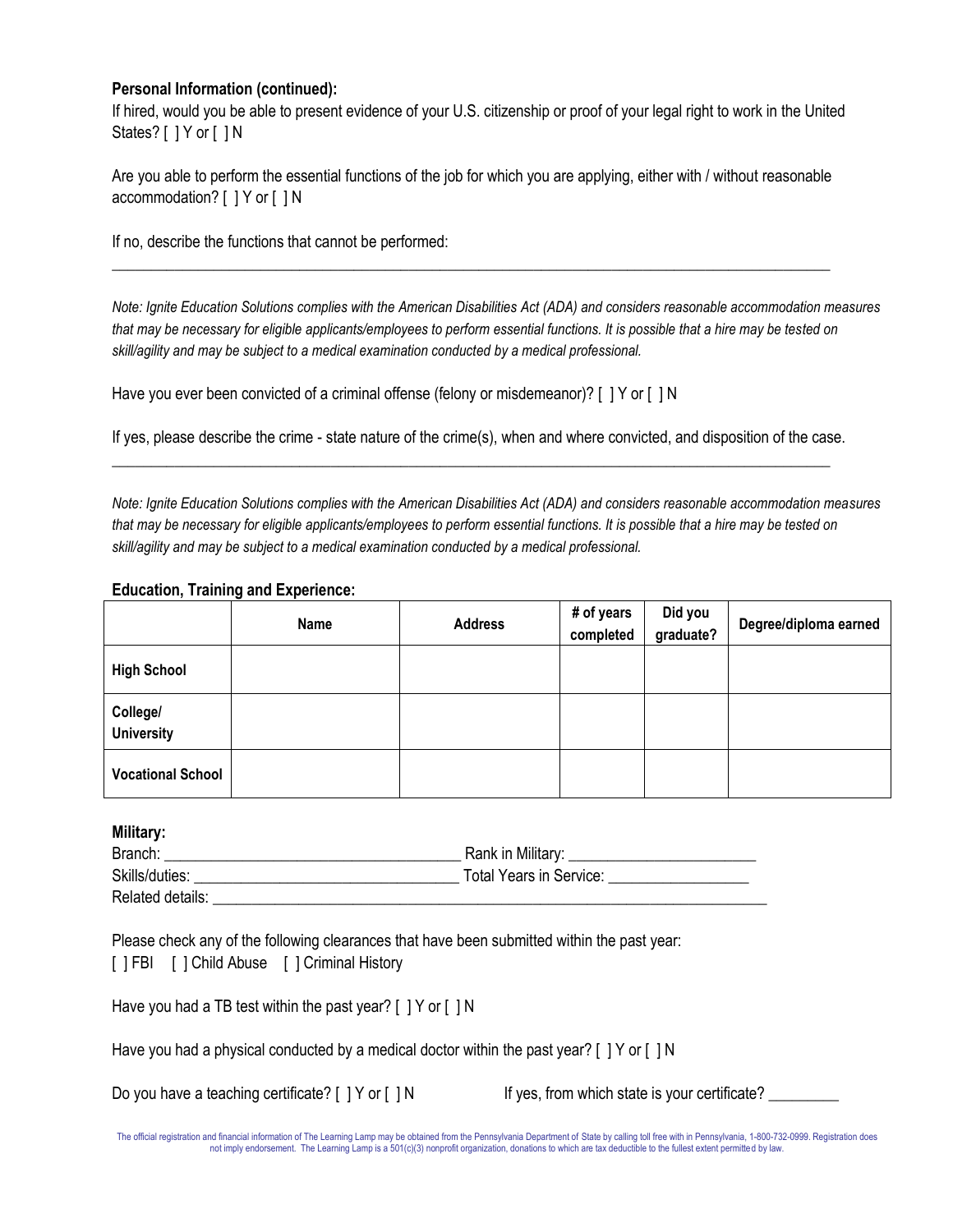# **Education, Training and Experience (continued):**

Do you have any other experience, training, qualifications, or skills which you feel should be brought to our attention, in the case that they make you especially suited for working with us? [ ] Y or [ ] N

| <b>Employment History:</b><br>Are you currently employed? [ ] Y or [ ] N                                                                                                                                                             | May we contact your current employer? [ ] Y or [ ] N                                                                    |
|--------------------------------------------------------------------------------------------------------------------------------------------------------------------------------------------------------------------------------------|-------------------------------------------------------------------------------------------------------------------------|
| unemployment. Even if you have attached a resume, this section must be completed.                                                                                                                                                    | Below, please describe past and present employment positions, dating back five years. Please account for all periods of |
|                                                                                                                                                                                                                                      |                                                                                                                         |
|                                                                                                                                                                                                                                      | the control of the control of the control of the control of the control of                                              |
|                                                                                                                                                                                                                                      |                                                                                                                         |
| Position and Duties: <u>contract and contract and contract and contract and contract and contract and contract and contract and contract and contract and contract and contract and contract and contract and contract and contr</u> |                                                                                                                         |
| May we contact this employer for references? [ ] Y or [ ] N                                                                                                                                                                          |                                                                                                                         |
|                                                                                                                                                                                                                                      |                                                                                                                         |
|                                                                                                                                                                                                                                      |                                                                                                                         |
|                                                                                                                                                                                                                                      |                                                                                                                         |
|                                                                                                                                                                                                                                      |                                                                                                                         |
|                                                                                                                                                                                                                                      |                                                                                                                         |
|                                                                                                                                                                                                                                      |                                                                                                                         |
| May we contact this employer for references? [ ] Y or [ ] N                                                                                                                                                                          |                                                                                                                         |
|                                                                                                                                                                                                                                      |                                                                                                                         |
|                                                                                                                                                                                                                                      |                                                                                                                         |
| Address: <u>Address:</u> Address: Address: Address: Address: Address: Address: Address: Address: Address: Address: Address: Address: Address: Address: Address: Address: Address: Address: Address: Address: Address: Address: Addr  |                                                                                                                         |
|                                                                                                                                                                                                                                      |                                                                                                                         |
|                                                                                                                                                                                                                                      |                                                                                                                         |
| Reason for Leaving:                                                                                                                                                                                                                  |                                                                                                                         |
| May we contact this employer for references? [ ] Y or [ ] N                                                                                                                                                                          |                                                                                                                         |
| <b>References:</b>                                                                                                                                                                                                                   |                                                                                                                         |
|                                                                                                                                                                                                                                      | List below three persons who have knowledge of your work performance within the last four years. Please include         |
| professional references only.                                                                                                                                                                                                        |                                                                                                                         |
|                                                                                                                                                                                                                                      |                                                                                                                         |
| Occupation:                                                                                                                                                                                                                          | Number of Years Acquainted:                                                                                             |

The official registration and financial information of The Learning Lamp may be obtained from the Pennsylvania Department of State by calling toll free with in Pennsylvania, 1-800-732-0999. Registration does<br>not imply endo